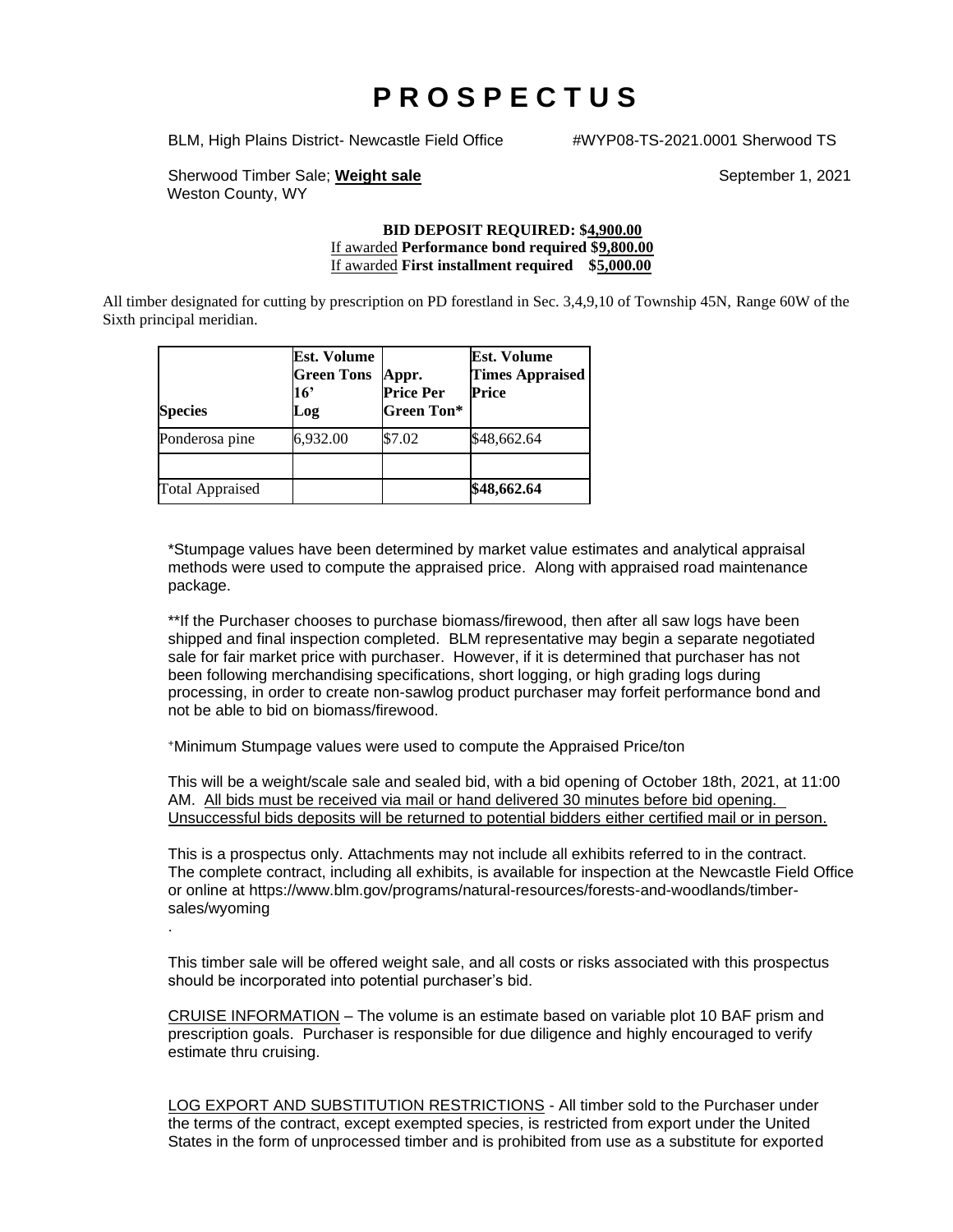Private timber.

CUTTING AREA – 3 units

Unit 1- 38 acres, Unit 2- 25 acres, Unit-3 167 acres

#### Detailed Prescription

*Reduce average basal area of unit to an average of 30 basal area an acre. Trees selected for retention and to be counted as meeting 30 BA will be >5" dbh, should be healthy with no signs of insect infestation, no damage or chlorotic, of good form and full crowns greater than 35% crown ratio; green crown height/total tree height= crown ratio%. Retention trees preferred size are 8" to 13" dbh and purchaser is expected to variably select within these parameters for retention. Two trees per acre of poor form and lack merchantability can be counted towards average 30 BA for wildlife trees. Contract Administrator or BLM staff will conduct audits of meeting prescription throughout timber sale contract, poor performance or not meeting prescription could result in contract cancellation and/or retention of performance bond.*

CUTTING TIME - Contract duration will be Thirty-six (36) months for cutting and removal of timber.

ACCESS - The BLM does not guarantee access into the units accessed thru USFS road system. It is upon purchaser to incorporate any costs associated with USFS access including but not limited to haul permits and any maintenance or construction/reconstruction costs on access roads or skid trails upon USFS managed land. Successful bidder must show haul permits and permission to access prior to notice to proceed on contract. On access to west unit (Sherwood 3) from Beaver stockade county rd. where BLM has an Administrative MOA with Landowner. Improvements mentioned herein under following section "road maintenance" should be incorporated as cost into purchasers bid. This work must be done prior, and work approved by Forester prior to active logging operations commencing. Access to and from the contract area's is the sole responsibility of the purchaser, and purchaser must obtain any county permits/agreements, USFS haul permit/s, and assume any obligations to haul across other agencies that fall outside BLM surface along haul route, it is also the responsibility of the purchaser to follow all BMP's within SP42 of contract to minimize any negative impacts to permission to haul across private and other agencies. The Purchaser is responsible for any delays in contract performance due to access into the contract area whether resulting from weather, permit/agreement from other parties. The BLM assumes NO responsibility or authority for access across private lands (not in MOA/haul footprint on western unit), and/or USFS administered lands and is not responsible to reimburse the Purchaser for any costs or extra work required. These costs are responsibility of purchaser and should be built into bid.

ROAD MAINTENANCE - Purchaser is required to spot rock and reconstruct western haul route from beaver stockade road across private to Sherwood unit 1. Road notes are included herein and staked in field by Sta, start/stop and action listed in notes:

All section lifts are for 10' running surface of rock. Rock is appraised out of Beaver stockade commercial pit.

Section #1- Wet area; 02+13 stations of one lift of 2"- rock.

Section #2- Wet crossing; 0+81 stations of Pit run 1 lift.

Section #3- Adverse grade; 02+70 stations of 2"- 2 lifts.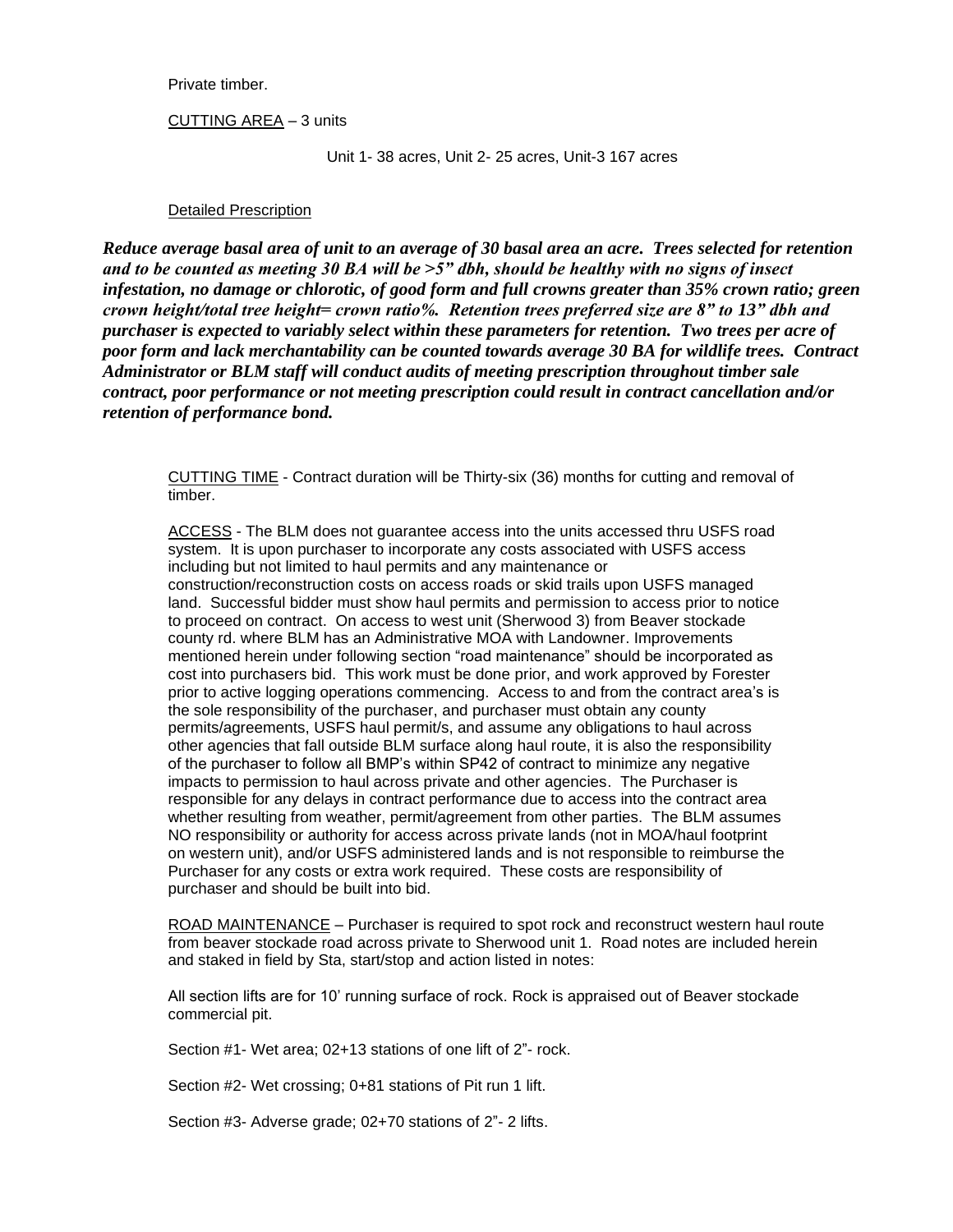Section #4- Wet canyon and hill: 17+70 stations of pit run for base 1 lift, cap 2"- 1 lift.

Section #5- Hill, reshape prism (out slope), clean/widen uphill ditch line (10' running surface) 05+63 stations 2"- 1 lift.

All Sections after haul is finished drive able dips shall be install every 200' on spot rocked areas. Should be angled 45\* to facilitate water flow down slope and away from Road prism. Drivable dips should incorporate spot rock. No blading out and losing rock from creating drivable dips.

If Purchaser chooses to winter log, all plowing and snow removal is on the purchaser, and rock lost from plowing for snow on all gravel haul roads shall be reclaimed once spring thaw allows a grader to do such. Two-tracks and skidder trails on BLM surface will be maintained to WY State Forestry BMP's and returned to min. or original condition Detailed specifications can be found in Section 42 SP.

#### ROAD CONSTRUCTION

Any temporary skidder trails or jump spurs constructed on BLM surface must be to WY State Forestry BMP's, fully abandoned to WY State Forestry BMP's and any specifications found in Section 42 SP.

SOIL/EROSION DAMAGE PREVENTION – Active operations should be conducted when ground is frozen, firm or reasonably dry. No trucking operations during spring break-up, purchaser must also follow all county restrictions in route to any destination during thaw/breakup and any damage to county roads is sole responsibility of purchaser. All maintenance and construction outlined in this prospectus must also be adhered to, and if any damage is incurred it is the responsibility of purchaser to bring condition back to original condition at start of contract in the case of maintenance requirements, and/or the final construction condition outlined in roads section. WY Forestry BMP's must be employed to minimize impacts to soil resource. If WY state Forestry BMP's are not employed or conditions deteriorate, and operator does not self-police based on conditions and adhere to WY State Forestry BMP's, BLM will shut down operations until conditions improve and/or depending on damage with-hold performance bond and/or require repair of damage at no cost to the government.

#### OTHER -

No extension of time beyond the normal 30 days will be granted for completing bonding and contract signing requirements. Also, no extension beyond contract time in terms (36 months) will be granted that are not explicitly outlined in contract.

ENVIRONMENTAL ASSESSMENT - A DNA Decision Record, tiered under EA **Crook, Weston County Forest management project Area DOI-BLM-WY-P080-2018-0010-EA** was prepared for this sale, it was determined that the proposed action is in accordance with the before mentioned EA, and approved land use plan and no further environmental analysisis required. This document is available for inspection as background for this sale at the Newcastle Field office.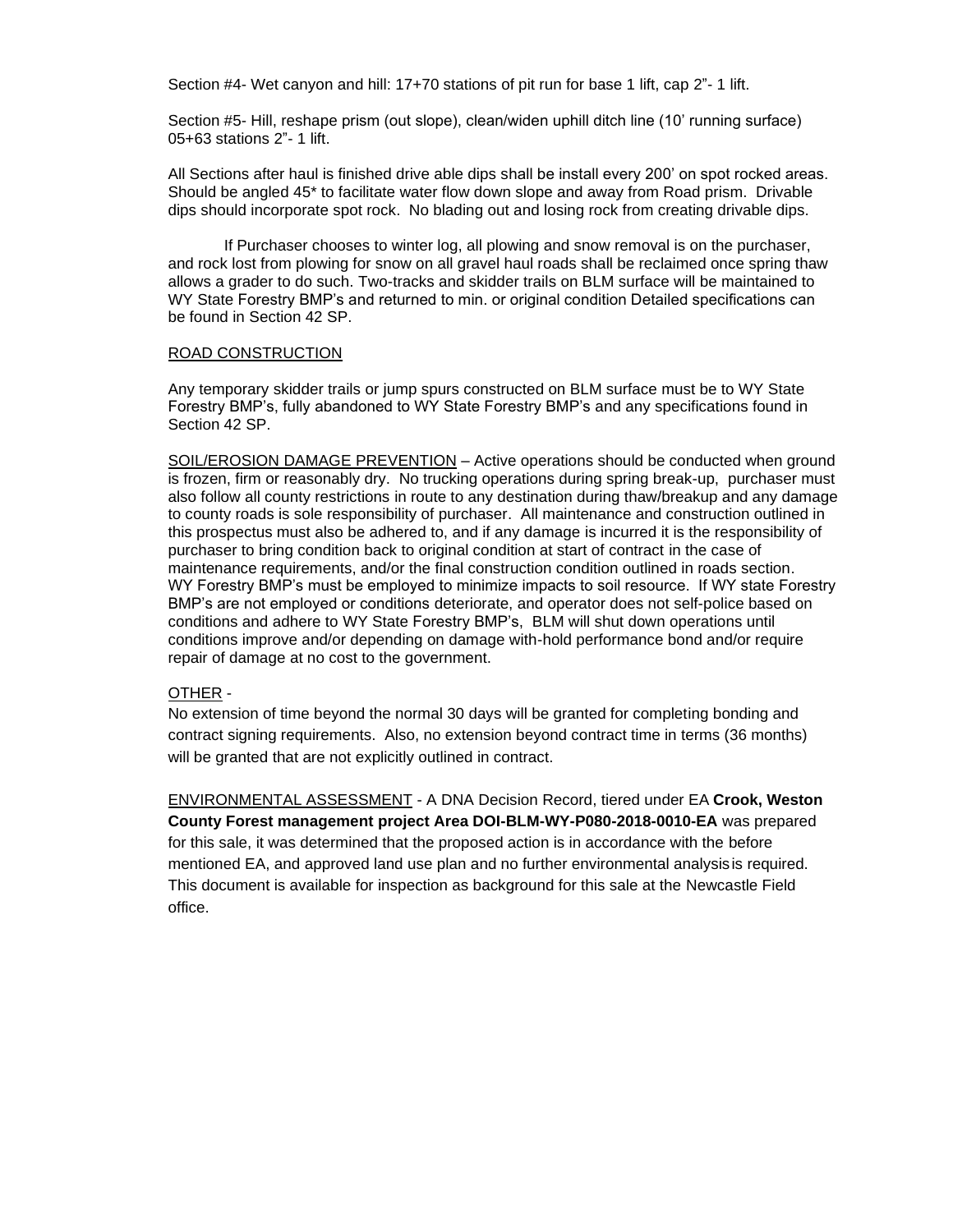#### SHERWOOD TIMBER SALE

#### SECTION 42. Special Provisions

#### A. General

1. All timber sold to the Purchaser under the terms of this contract is restricted from export from the United States in the form of unprocessed timber and is prohibited from being used as a substitute for exported private timber. For the purpose of this contract, unprocessed timber is defined as: (a) any logs, except those of utility grade or below, such as sawlogs, peeler logs, and pulp logs; (b) cants or squares to be subsequently remanufactured exceeding 8-3/4 inches in thickness; (c) split or round bolts or other roundwood not processed to standards or specifications suitable for endproduct uses; or (d) western red cedar lumber which does not meet lumber of American Standards Grades of Number 3 dimension or better, or Pacific Lumber Inspection Bureau R-List Grades of Number 3 Common or better. Thus, timber manufactured into the following will be considered processed: (a) lumber and construction timbers regardless of size, manufactured to standards and specifications suitable for end-product uses; (b) chips, pulp, and pulp products; (c) green or dry veneer and plywood; (d) poles and piling cut or treated for use as such; e) cants, squares, and lumber cut for remanufacturing of 8-3/4 inches in thickness or less; (f) shakes or shingles.

Substitution will be determined under the definition found in 43 CFR 5400.0-5(n).

The Purchaser is required to maintain and upon request to furnish the following information:

- a. Date of last export sale.
- b. Volume of timber contained in last export sale.
- c. Volume of timber exported in the past 12 months from the date of last export sale.
- d. Volume of federal timber purchased in the past 12 months from the date of last export sale.
- e. Volume of timber exported in succeeding 12 months from date of last export sale.
- f. Volume of federal timber purchased in succeeding 12 months from date of last export sale.

In the event the Purchaser elects to sell any or all of the timber sold under this contract in the form of unprocessed timber, the Purchaser shall require each party buying,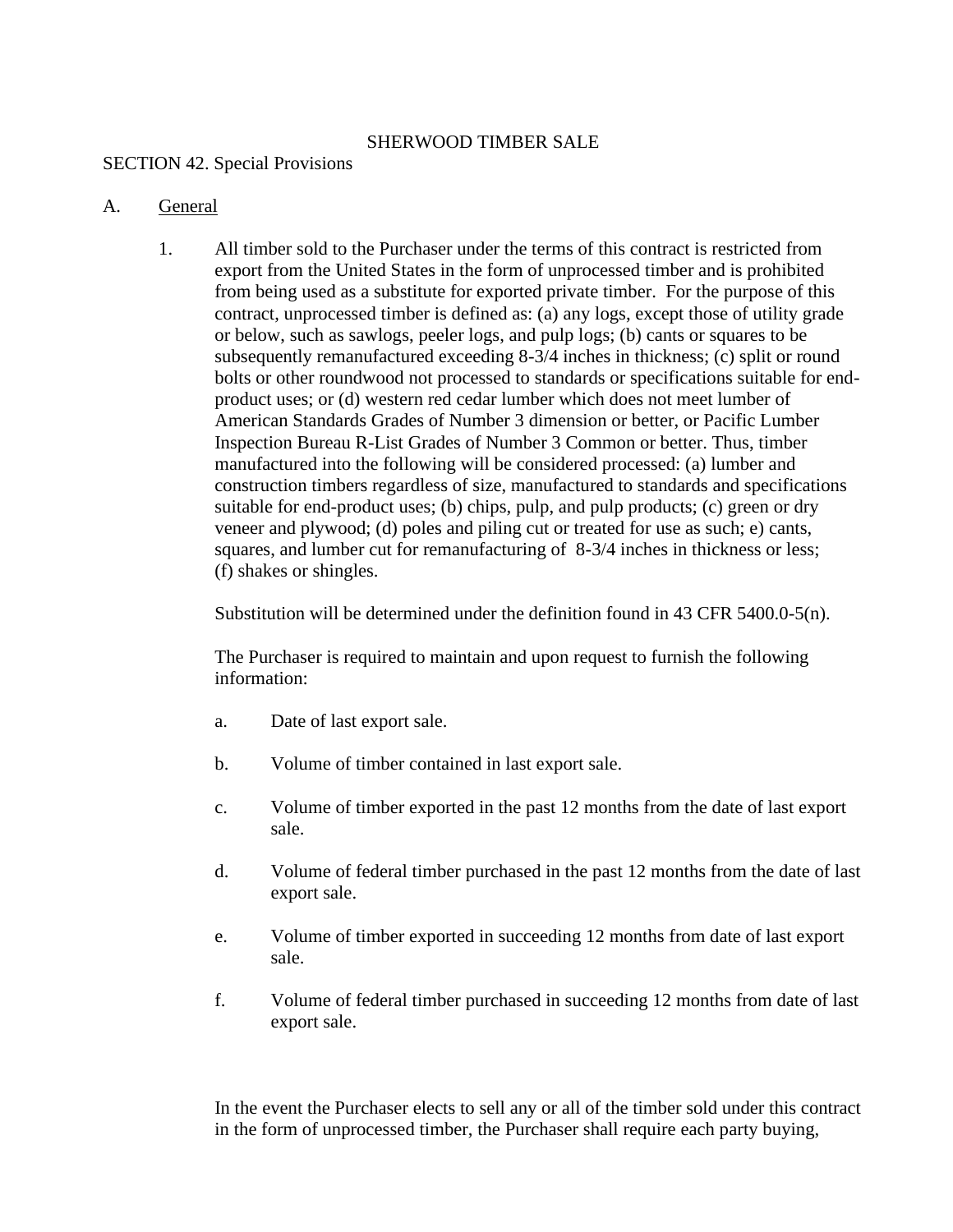exchanging, or receiving such timber to execute a "Certificate as to Nonsubstitution and the Domestic Processing of Timber". The original of such certification shall be filed with the Contracting Officer. Additionally, when the other party is an affiliate of the Purchaser, the Purchaser will be required to update information under Item (2) of form 5450-17 (Export Determination) and file the form with the Contracting Officer.

In the event an affiliate of the Purchaser has exported private timber within 12 months prior to purchasing or otherwise acquiring federal timber sold under this contract, the Purchaser shall, upon request, obtain from the affiliate information in the form specified by the Contracting Officer and furnish the information to the Contracting Officer.

Prior to the termination of this contract, the Purchaser shall submit to the Contracting Officer form 5460-15 (Log Scale and Disposition of Timber Removed Report) which shall be executed by the Purchaser. In addition, the Purchaser is required under the terms of this contract, to retain for a three-year period from the date of termination of the contract the records of all sales or transfer of logs involving timber from the sale for inspection and use of the Bureau of Land Management (BLM).

In the event of the Purchaser's noncompliance with this subsection of the contract, the Contracting Officer may take appropriate action as set forth in Section 10 of this contract. In addition, the Purchaser may be declared ineligible to receive future awards of government timber for a period of one year.

- 2. Prior to the commencement of operations, the Purchaser shall obtain from the Contracting Officer approval of a written operations and logging plan commensurate with the terms and conditions of the contract which shall include measures needed to assure protection of the environment and watershed. A prework conference between the Purchaser's authorized representative and the Contracting Officer's representative must be held at a location designated by the Contracting Officer before the logging plan will be approved. All haul permit/s and permission to cross USFS managed land shall be provided prior to pre-work meeting.
- 3. Before beginning operations on the contract area for the first time or after shutdown of three or more days, the Purchaser shall notify the Contracting Officer of the date he plans to begin operations. This notice shall be given at least three days prior to beginning any operation. He shall also notify the Contracting Officer if he intends to cease operations for any period of three or more days.

## B. Utilization Standards

This is a cut to prescription sale and purchaser is expected to meet the following prescription;

1. Reduce average basal area of unit to an average of 30 basal area an acre. Trees selected for retention and to be counted as meeting 30 BA will be  $>5$ " dbh, should be healthy with no signs of insect infestation, no damage or chlorotic, of good form and full crowns greater than 35% crown ratio; green crown height/total tree height= crown ratio%.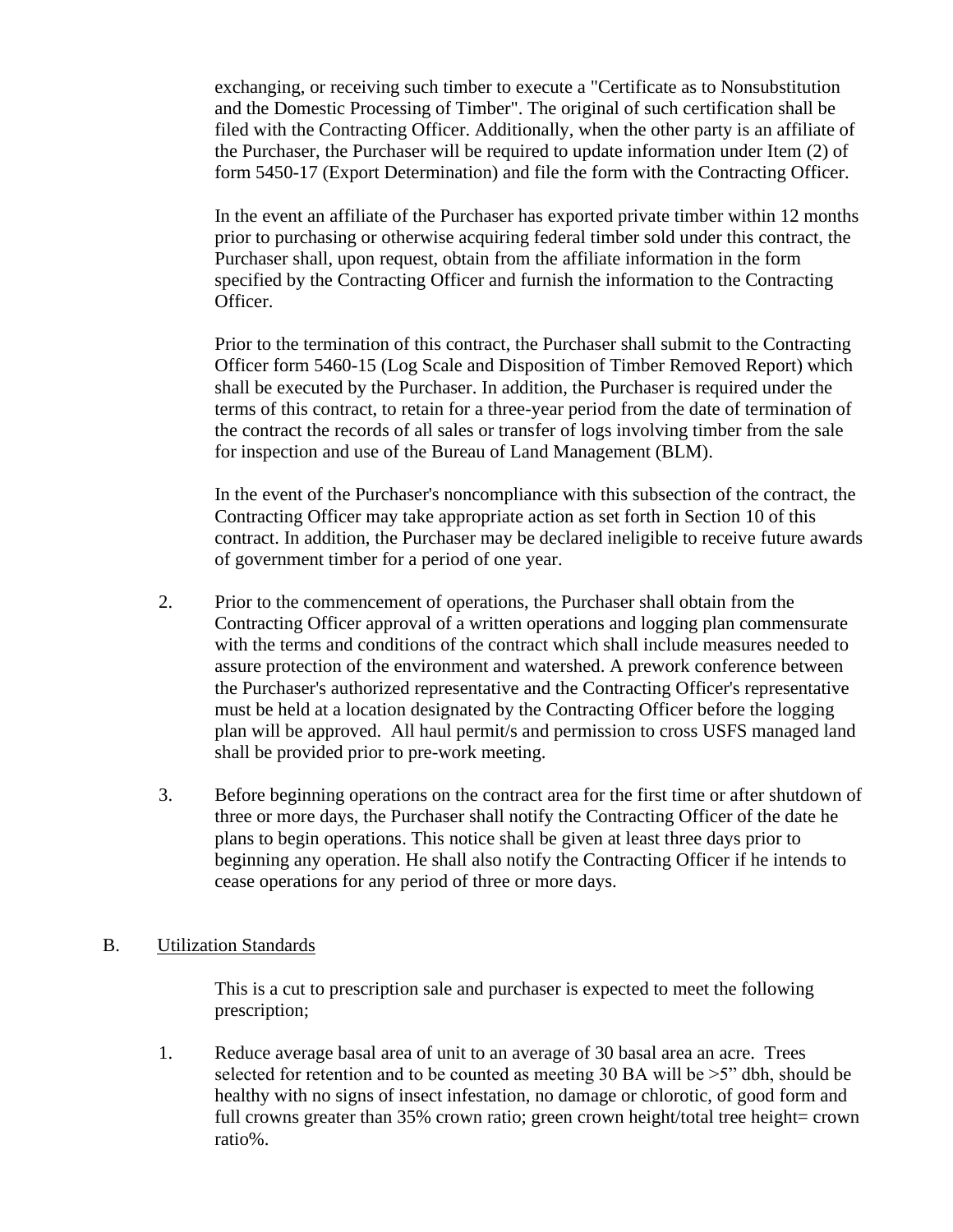Retention trees preferred size are 8" to 13" dbh and purchaser is expected to variably select within these parameters for retention. Two trees per acre of poor form and lack merchantability can be counted towards average 30 BA for wildlife trees. Contract Administrator or BLM staff will conduct audits of meeting prescription throughout timber sale contract, poor performance or not meeting prescription could result in contract cancellation and/or retention of performance bond.

# C. Felling/Processing

- 1. All trees designated for cutting shall be cut so that the resulting stump height shall not exceed 12" measured on the uphill side for sawlog material, 6" for trees less than 8 inches DBH.
- 2. Whole tree yarding is permitted as well as processing in place, however slash cleanup must be accomplished to spec's given for chosen processing method.

3. All non-merchantable stems damaged from timber harvest operations within the harvest units shall be felled concurrently with all other trees designated for cutting. These trees will be treated as slash as defined in Section 42 (E) Slash Disposal.

## D. Yarding

- 1. Whole tree yarding and/or processing in place is permitted.
- 2. The cutting and removal of timber shall be completed when ground conditions are favorable to reducing compaction and erosion, i.e. avoid during heavy rainfall, thaw and/or super saturated soils, preference for yarding and hauling when dry and/or frozen conditions exist, wet weather shutdown guidelines for hauling and/or yarding as determined by the Authorized Officer.
- 3. Yarding shall be done with tractors, rubber-tired skidders, or other logging system. Approved by the Authorized Officer and in accordance with the following. Specifications:
	- a. Skid trail locations will avoid soils or conditions that are highly prone to compaction, displacement, or erosion. Favor soils with higher rock content, avoid skidding on saturated soils, favor skidding on frozen or snowed over soils or dry conditions.
	- c. Minimum spacing of skid trails is 100 feet, unless a reduced spacing is approved by contract administrator.
	- d. Priority shall be given to existing skid trails.
- 4. Purchaser shall adhere to all Wyoming state forestry BMP's and/or BLM contract administrator's corrections to meet state and federal BMP's.
- E. Slash Disposal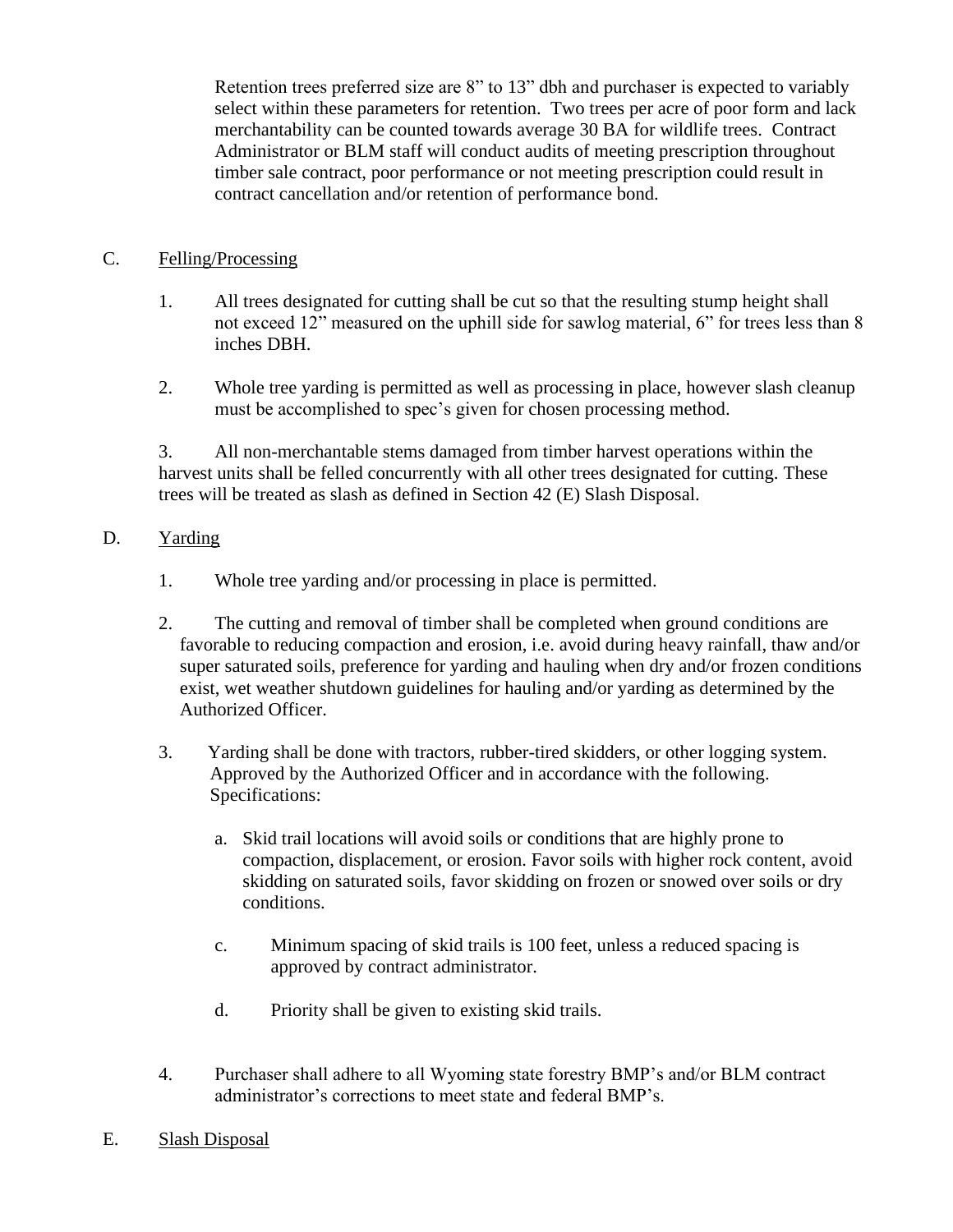- 1. Slash shall be disposed of in accordance with the following provisions. The term slash shall be defined as residual woody debris not reserved under Section 41, which remain after yarding, including tree tops, limbs, unmerchantable portions of the bole, uprooted stumps, and trees damaged by logging.
	- a. If whole tree yarding; Pile all slash generated from processing and slash located within 50 feet on each side of the landing. Slash shall be piled by a grapple loader to a minimum of 10 feet in height and shall be tight and free of dirt and located as far as reasonable from leave trees surrounding landing.
	- b. If processing in place within unit; slash is to be machine piled within unit 50' outside of the dripline of residuals trees. Machine piles should be concentrated to same specifications as slash piles made on log decks in above mentioned for whole tree yarding. Openings within unit should be utilized for slash pile construction or trees harvested to make small woods landing that accomplishes keeping slash pile 50 feet from leave trees. Landing areas will not be counted against residual Basal area.
- 2. The government shall be responsible for the burning of slash.
- F. Road Use
- 1. The BLM has an MOA for access thru private lands for this timber sale and will specify road maintenance work- spot rocking in attached road work prospectus. This is for the western access road from county road Beaver stockade creek. The eastern access to the upper unit is all USFS open road system and purchaser is expected to acquire haul permit for estimated volume for the Unit 3-1 and provide documentation with first installment within 30 days window of award and prior to execution of contract and prior to Authorized officer signing document. Failure to secure haul permit is no fault of the government and not an excuse in failure to preform contract. The Purchaser is responsible for any delays in contract performance due to access into the contract area. The BLM assumes NO responsibility or authority for access across private lands and or other agencies and is not responsible to reimburse the Purchaser for any costs or extra work required by the private landowner or agencies for access privileges.
- H. Fire Protection

# **1. The following equipment will be provided and maintained by the Purchaser on the contract area year round:**

a. Firefighting tools maintained in serviceable condition shall be kept at each active landing and at such other places as the Contracting Officer shall designate whenever people are working on the contract areas. All firefighting tools shall be kept in a closed box marked "FOR FIRE USE ONLY". There shall not be less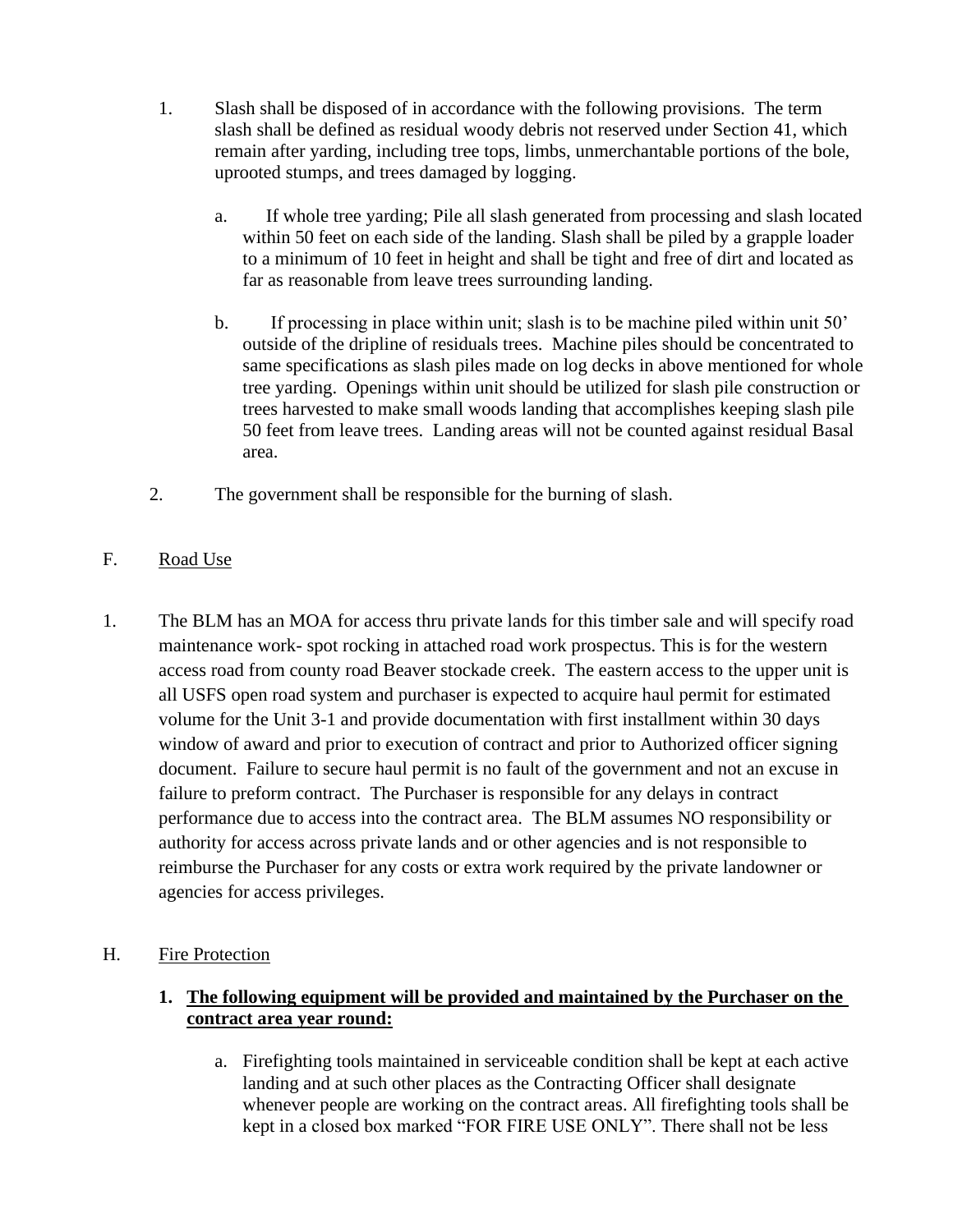than four tools in each box or less than one tool for each person working on the contract area. Three-fourths of all fire tools shall be shovels or other scraping tools.

- b. Each unit of mobile or stationary equipment, including trucks of 23,000 GVW or greater, engaged in commercial activities operating on the contract area or over roads leading to the contract area must be equipped with one operable fire extinguisher or a dry chemical type of not less than 2-1/2 pounds (1.125 kilogram) capacity with 4 BC or higher rating.
- c. Power saw operators shall maintain in their immediate possession a fully charged operable fire extinguisher and a serviceable round pointed #0 shovel or larger. The extinguisher shall be a liquid chemical type of at least 8 ounces (224 grams) capacity or a dry chemical type of at least 1 pound (0.454 kilogram capacity). Fueling of a saw shall be done in an area which has been cleared of all flammable organic material. Saws shall be moved at least 10 feet from the place of fueling before engine is started.
- d. Power saws must be equipped with a muffler and screen type spark arrestor in accordance with the standards set forth in the U.S. Forest Service Spark Arrestor Guide. Power saws used in commercial activities and purchased after December 31, 1980, must also be equipped with a muffler system conforming to the Society of Automotive Engineers Standard J-335b, as set forth in the U.S. Forest Service Spark Arrestor Guide.
- e. Exhaust driven turbochargers qualify as efficient spark arresters provided all exhaust gases pass through the turbine impeller. The turbine impeller must always be turning and there may be no exhaust bypass. A straight-mechanical-driven supercharger does not qualify. (1) All internal combustion engines operated on forested lands must be equipped with an approved and effective spark arresting device. (2) Motorbikes, trail cycles, scooters, and other mobile vehicles of this type and all stationary internal combustion engine-driven equipment used on the contract area or over roads leading to the contract area, must be equipped with spark arresting devices listed as approved in the U.S. Forest Service Spark Arrestor Guide. Spark arresting devices must be plainly marked with the manufacturer's name and model number and must be properly installed and maintained in accordance with the guide. Heavy trucks may have a vertical stack exhaust system and muffler, provided the exhaust stack extends above the cab of the vehicle.

## **2. Fire watch**

- a. From June  $1<sup>st</sup>$  to October  $15<sup>th</sup>$  a one-hour fire watch is required to be on duty for 1 hour after the last shutdown of power-driven equipment for the day, or during times when NFDR as displayed by Casper Interagency dispatch by zone in which work is conducted is moderate or above.
- b. Fire watch must be physically capable and experienced in operating any fire fighting tools, or equipment on-site.
- c. Furnished with adequate transportation and communications to report a fire.
- d. Must be able to visually inspect area work was done during the day.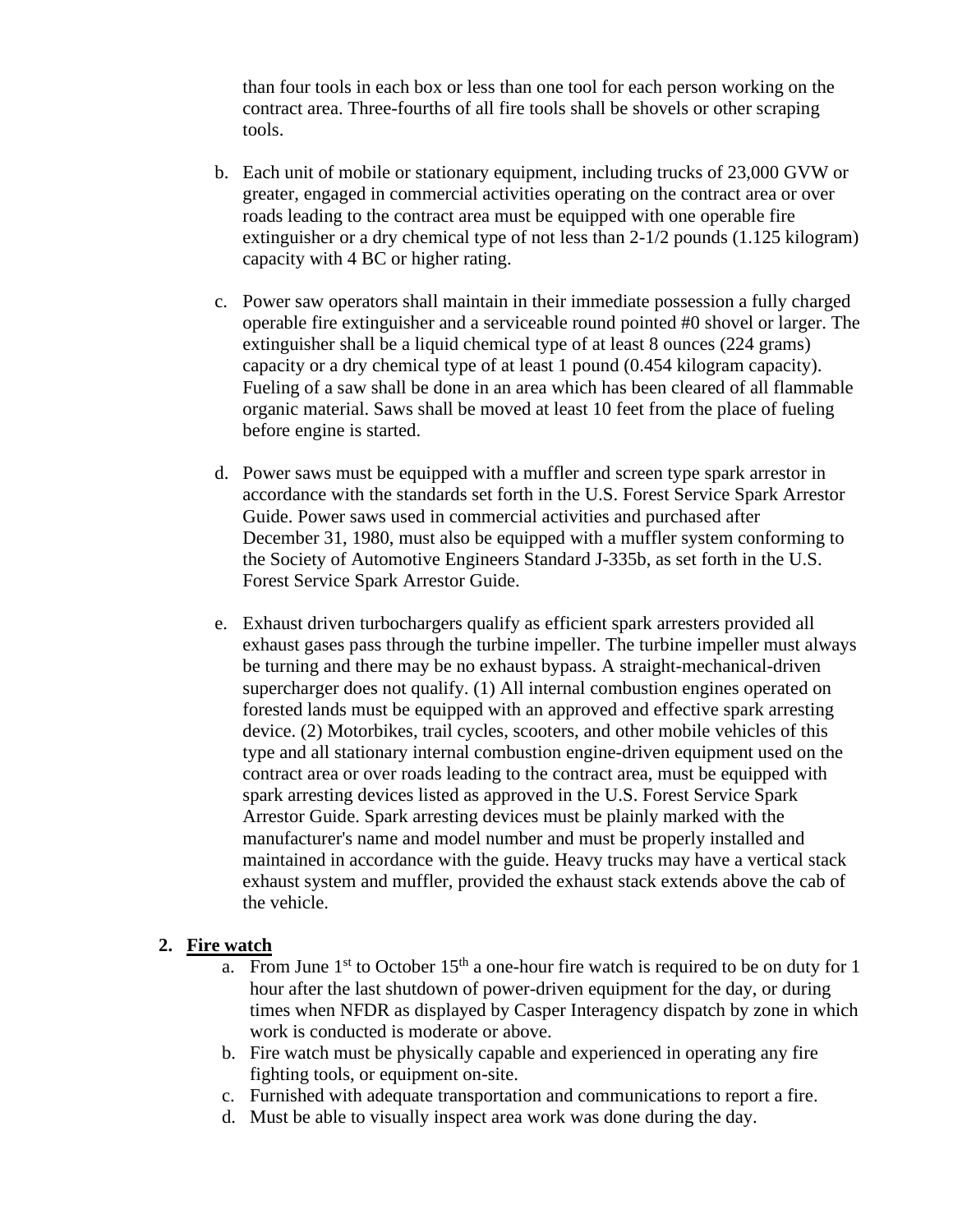- 3. The Purchaser shall attempt, to the best of its ability and training, to extinguish all fires started by Purchaser, its agents, or employees.
- 4. The Purchaser shall promptly report any fires to Casper Interagency Dispatch 1-800-295- 9952 or call 911
- 5. The Purchaser is responsible for complying with all State, Local, county, and/or Federal fire restrictions, or emergency closures given by authorized officer in the interest of public safety.
- 6. The Authorized officer and his/her contract administrators or designated BLM employee shall regularly inspect all precautionary fire equipment and required fire protection practices contained within this fire protection section. Failure of purchaser to follow guidelines and procedures contained within will result in an immediate stop work order until Fire protection guidelines and/or required equipment/actions are established onsite and in good working order. The government shall not be held responsible for any delays in contract performance period resulting from stop work orders from non-compliance with fire protection clauses.

Purchaser shall look up fire danger rating on Casper Interagency dispatch webpage daily. The following are guidelines purchaser must follow given danger rating. [https://gacc.nifc.gov/rmcc/dispatch\\_centers/r2cpc/](https://gacc.nifc.gov/rmcc/dispatch_centers/r2cpc/)

# **Low (L) - Green**

Year-round fire precaution equipment required.

## **Moderate (M) - Blue**

Fire watch required as well as year-round fire precaution equipment mentioned above.

# **High (H) - Yellow**

Fire watch required as well as year-round fire precaution equipment mentioned above.

# **Very High (VH) - Orange**

Fire watch required as well as year-round fire precaution equipment mentioned above and-In addition, a pump truck/trailer must be on site and within 5 minutes roundtrip of active felling and/or skidding operations, or road building activities. Operator is expected to move pump/truck trailer within 5 min personnel roundtrip of active operations daily. Pump truck/trailer min. requirements.

- 1. 500 gallon min. Capacity
- 2. Minimum of 500 feet of 1" and/or 1 ½" inch cotton or synthetic jacket hose. (Required in definition of pump truck)
- 3. One variable stream nozzle with shut-off
- 4. Twenty feet of suction hose and a strainer suitable for pump to use to draft.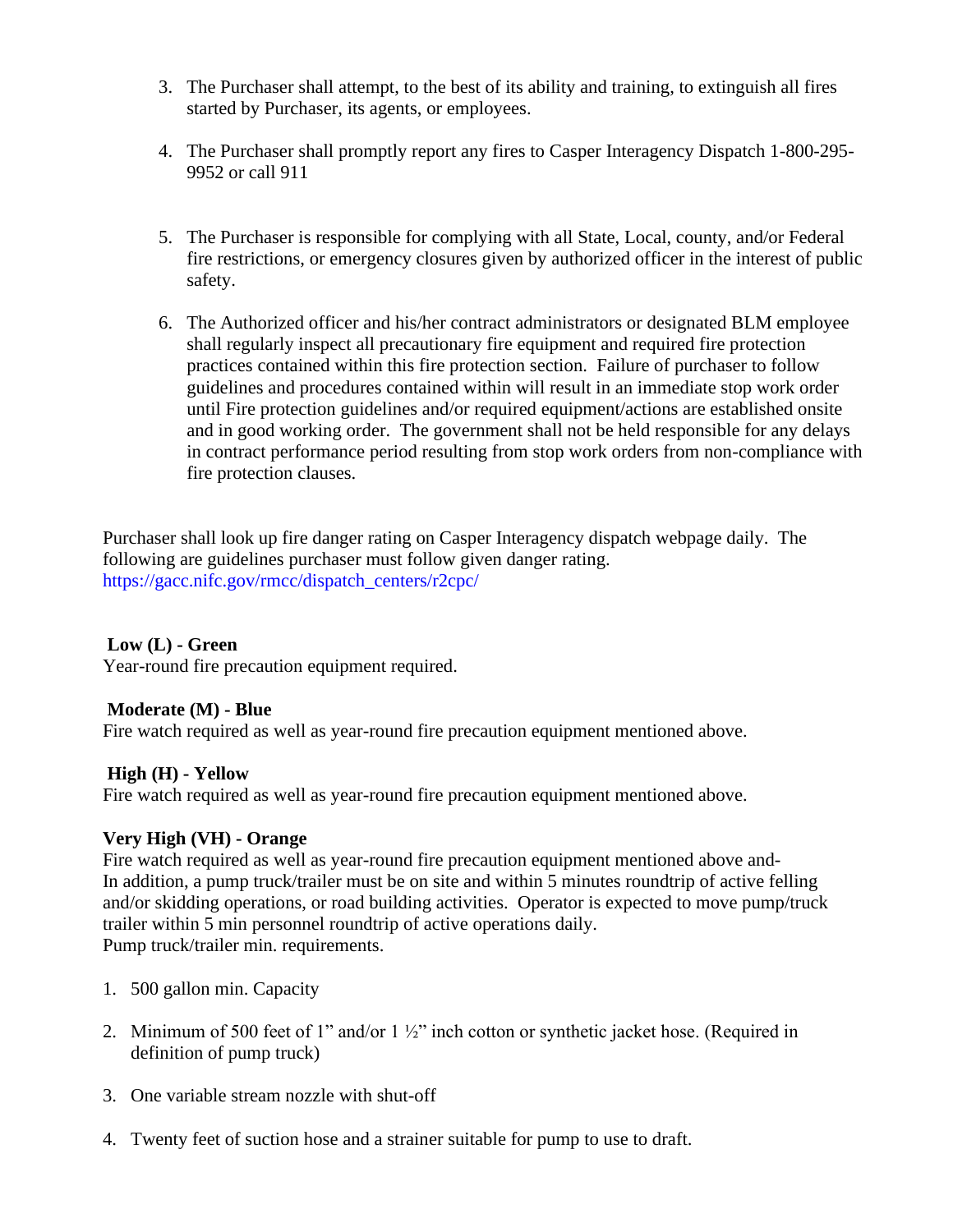- 5. Fuel tank and hose line, if required for pump, with enough fuel to operate the pump for a period of four hours.
- 6. One grease gun, filled with grease, if the pump requires periodic lubrication.
- 7. Six extra hose washers for each hose/nozzle size.
- 8. One or more spanner wrenches of sizes suitable to fit the hose.
- 9. One reducer, matching the thread type of the hose type referenced in #1, if both hose sizes are used
- 10. If the pump is operated by an engine other than the truck engine, it must be equipped so that it can be started with a starter rope and the following additional accessories are required:
	- a. Two quarts of crankcase oil, if required for pump engine.
	- b. Two starter ropes if pump is pull start
	- c. Sufficient extra spark plugs to replace all spark plugs in the pump engine.
	- d. One spark plug wrench unless crescent is suitable
	- e. One slip joint pliers, 6 inch
	- f. One screwdriver, 4 inch
	- g. One crescent wrench, 10 inch.

In combination with above Tractor, skidder, feller-buncher, forwarder or shovel logging operations where tractors, skidders, or other equipment with a blade capable of constructing Fireline are immediately available to quickly reach and effectively attack a fire start.

## **Extreme (E) - Red**

All operations will cease.

# **Red flag**

Purchaser must monitor National weather service fire weather forecasts. In the event a red flag is issued for the zone in which operations are conducted the following restrictions are added to the above requirements. During a red flag no power saws shall be operated such as Feller bunchers, Processors, chainsaws, masticators, mowers or grinders.

Logs maybe skidded and loaded on trucks and shipped. As long as fire precaution equipment required by above danger ratings is met.

## I. Miscellaneous

1. The amount of the first installment may be reduced by the Government when the Contracting Officer requests the Purchaser to interrupt or delay operations for a period expected to last more than thirty (30) days during the operating season. Such interruption or delay must be beyond the Purchasers control. Operating Season shall be defined, for this purpose, as the time of year in which operations of the type required are normally conducted and not specifically restricted under the contract. The first installment may be reduced to five (5) percent of the installment amount listed in Section 3(b), during the delay period. The Purchaser must request such a reduction in writing. When the Contracting Officer notifies the Purchaser that operations may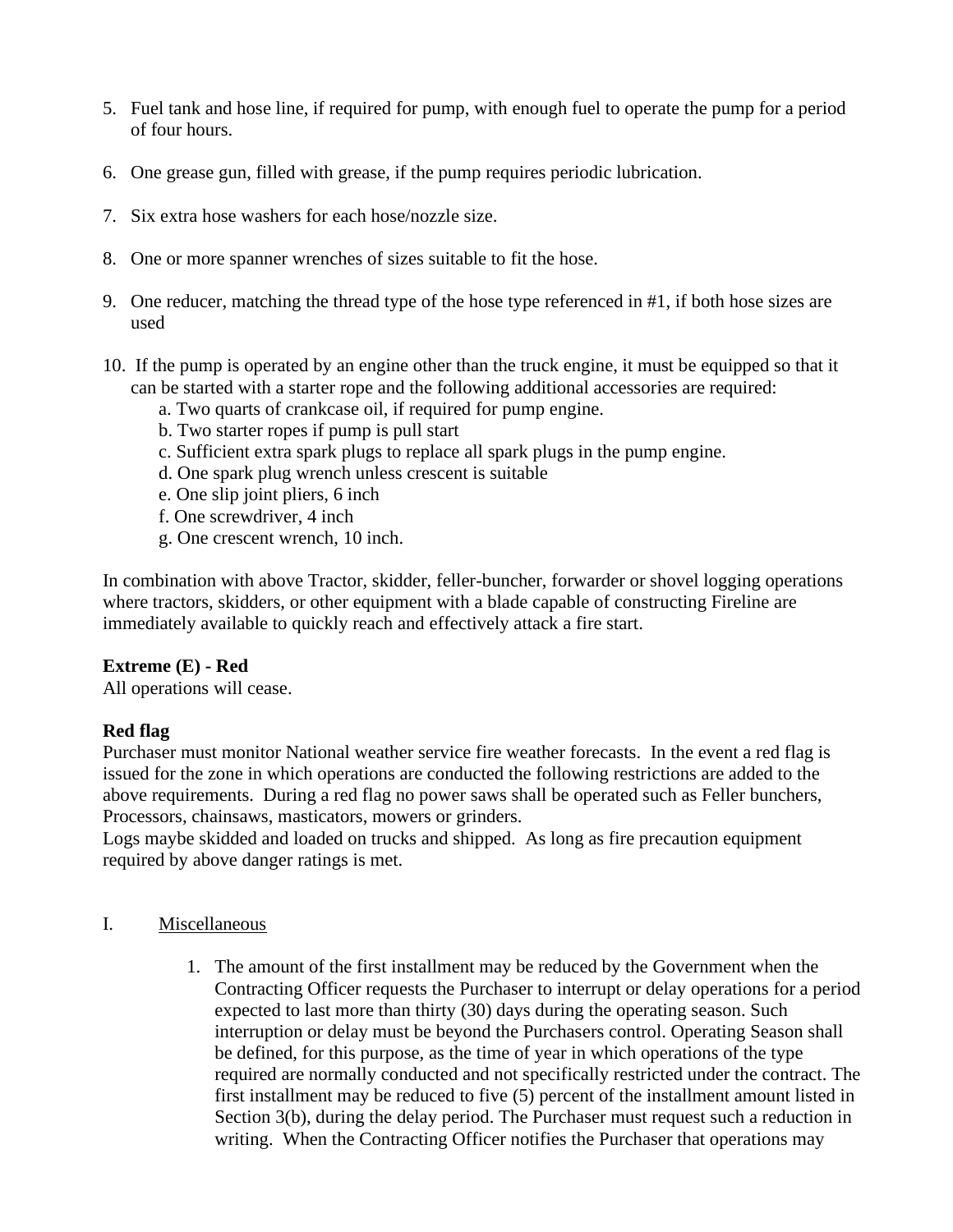proceed, the Purchaser shall have fifteen (15) days after such notification to return the first installment to the full value specified in Section 3(b). Failure to return the first installment to the full value within the allotted time will be considered a material breach of contract. No timber shall be cut or removed from the contract area until the first installment is restored to the full amount.

- 2. Notwithstanding the provisions of Section 3(b), adjustments in the due dates for periodic payments may be made by the Government if the Contracting Officer interrupts or delays contract operations for a period expected to last at least thirty (30) days, and the interruption or delay is beyond the Purchaser's control. Any adjustment made shall provide the Purchaser with an equal amount of operating time as would have been available without the delay. The Purchaser shall request such adjustment in writing before the due date for a periodic payment contained in Section 3(b).
- 3. The Purchaser, his employees, and any contractor or subcontractor and their employees, are hereby prohibited from hunting, scouting for game, or transporting game while performing the operations permitted under this contract.
- 4. If in connection with operations under this contract the Purchaser, his contractors, subcontractors, or the employees of any of them, discovers, encounters, or becomes aware of any objects or sites of cultural value on the contract area such as historical or prehistorical ruins, graves or grave markers, fossils, or artifacts, the Purchaser shall immediately suspend all operations in the vicinity of the cultural value and shall notify the Contracting Officer of the findings. Operations may resume at the discovery site upon receipt of written instructions and authorization by the Contracting Officer.
- 5. The Purchaser shall immediately discontinue specified construction or timber harvesting operations upon written notice from the Contracting Officer that:
	- a. Threatened, or endangered plants or animals protected under the Endangered Species Act of 1973, as amended, may be affected by the operation, and a determination is made that consultation or reinitiating of consultation is required concerning the species prior to continuing operation, or;
	- b. When, in order to comply with the Endangered Species Act, the Contracting Officer determines it may be necessary to modify or terminate the contract, or;
	- c. Federal candidate, Bureau sensitive or State listed species protected under BLM Manual 6840 - Special Status Species Management - have been discovered, and a determination is made that continued operations would affect the species or its habitat, or;
	- d. Other active raptor or owl nests have been discovered, and a determination is made that continued operations would adversely affect the present use of the discovered nesting area by raptor or owl.

Those operations necessary for safe removal of personnel and equipment from the contract area and those directed by the Contracting Officer which are required in order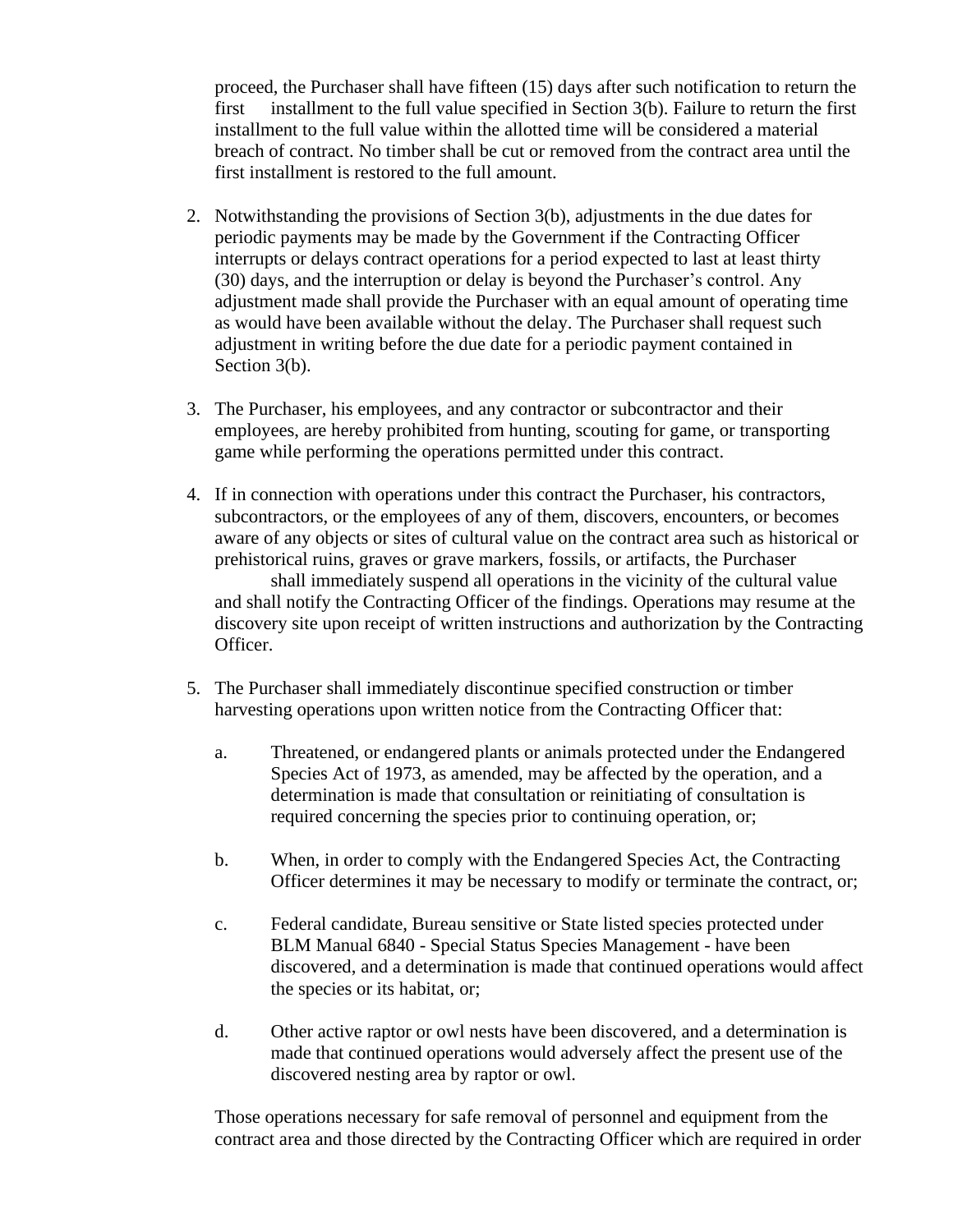to leave the contract area in an acceptable condition will be permitted. Discontinued operations may be resumed upon receipt of written instructions and authorization by the Contracting Officer.

- 6. The Purchaser shall promptly notify the Authorized Officer of the occurrence of damage to utilities and improvements.
- 7. All heavy equipment, with the exception of log trucks, shall be power washed to reduce the potential for transporting noxious/invasive weeds. Purchaser shall notify the Authorized Officer three (3) days prior to inspection, which will then inspect said equipment prior to entering sale area. If equipment is being used on adjacent private ground, it can be inspected by the BLM before going to the private sale and can be moved onto BLM ground without being removed and re power washed.
- 8. All trash brought onto the contract area under the terms of this contract shall be removed from the contract area within 30 days of completion of contract requirements.
- 9. In addition to the requirements set forth in Section 25 of this contract, the Purchaser shall furnish and apply grass seed to all skid trails/landing areas where soil disturbance occurs. Grass seed shall be applied immediately upon completion and approval of road work. The Purchaser shall apply the seed uniformly on the designated areas at a rate of 20 pounds per acre. Seed which has become wet or moldy or otherwise damaged will not be accepted.

| <b>Species</b>                                 | Pounds per Acre   |
|------------------------------------------------|-------------------|
| Annual Ryegrass (Lolium multiflorum)           | 7.0               |
| Slender Wheatgrass (Elymus trachycalulus)      | 5.0               |
| Green Needlegrass (Nassella virdulla)          | 3.0               |
| American Vetch (Vicia Americana), or           | 1.0               |
| Purple Prairie clover (Dalea purperea)         |                   |
| Warm Season combination (any of the following) | 4.0               |
| Blue grama (Bouteloua gracilis)                |                   |
| Switchgrass (Panicum virgatum)                 |                   |
| Indiangrass (Sorghastrum nutans)               |                   |
| Sideoats grama (Bouteloua curtipendula)        |                   |
| Total                                          | $20.0$ lbs. /acre |

All seed used shall meet all requirements of the Federal Seed Act (7 U.S.C., Section 551-1610) and the seed laws and noxious weed laws of Wyoming. Evidence of the seed certification shall be furnished at the request of the Authorized Officer.

#### J. Safety

Purchaser's operations shall facilitate BLM's safe and practical inspection of Purchaser's operations and BLM's conduct of other official duties on Contract Area. Purchaser has all responsibility for compliance with safety requirements for Purchaser's employees, contractors and subcontractors.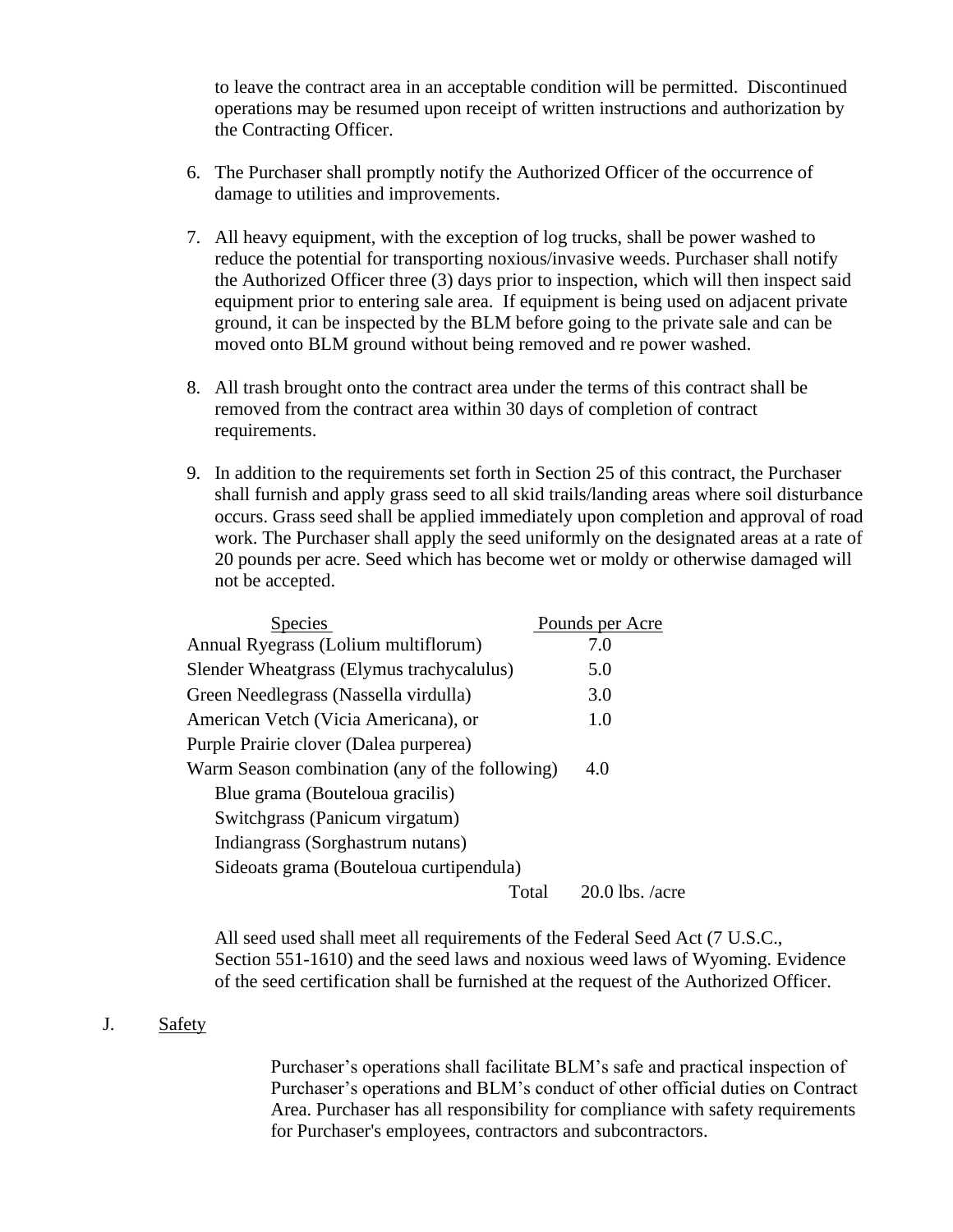In the event that the Authorized Officer identifies a conflict between the requirements of this contract or agreed upon methods of proceeding hereunder and State or Federal safety requirements, the contract may be modified. If the cost of such contract modification is of a substantial nature (\$2,000.00 or more), the Purchaser may request, in writing, an adjustment in the total contract purchase price specified in Section 2 of the timber sale contract, as amended, to compensate for the changed conditions.

Unless otherwise specified in writing, when operations are in progress adjacent to or on roads and/or trails in the harvest unit area, Purchaser shall furnish, install, and maintain all temporary traffic controls that provide the road or trail user with adequate warning of and protection from hazardous or potentially hazardous conditions associated with its operations. Purchaser shall prepare a Traffic Control Plan, which the Purchaser has determined is compliant with state and local OSHA and Transportation standards no later than the pre-work meeting and prior to commencing operations. Traffic control devices shall be appropriate to current operating and/or weather conditions and shall be covered or removed when not needed., Flagmen and devices shall be as specified in state OSHA and Transportation standards for logging roads or the "Manual on Uniform Traffic Control Devices for Streets and Highways" (MUTCD) published by the U.S. Department of Transportation - Federal Highway Administration. Included in the Traffic Control Plan, Purchaser shall note traffic control device locations on a Purchaser produced copy of the contract Exhibit "A" Map.

## K. Weight Scaling Requirements

- 1. The Purchaser, unless otherwise agreed to in writing, shall:
	- a. Utilize scales that meet the standard for commercial vehicles defined in the National Bureau of Standards, Handbook 44, current edition.
	- b. Loads will be weighed individually.
	- c. Weigh all loads on scales currently certified by the State in which weighed. Scales must have a current inspection tag or seal posted which shows the date of the most current test by the State weights and measurements agency. No load shall be presented for weighing that weighs more than the certified capacity of the scales in use. Each load shall be weighed as a single unit with the gross and tare weights stamped and recorded by an automatic recording device on the scales. In addition to the gross weight and tare weight of the load, the contractor shall record the following on each weight slip:
		- i. Contract Name
		- ii. Load removal receipt number
		- iii. Date and time weighed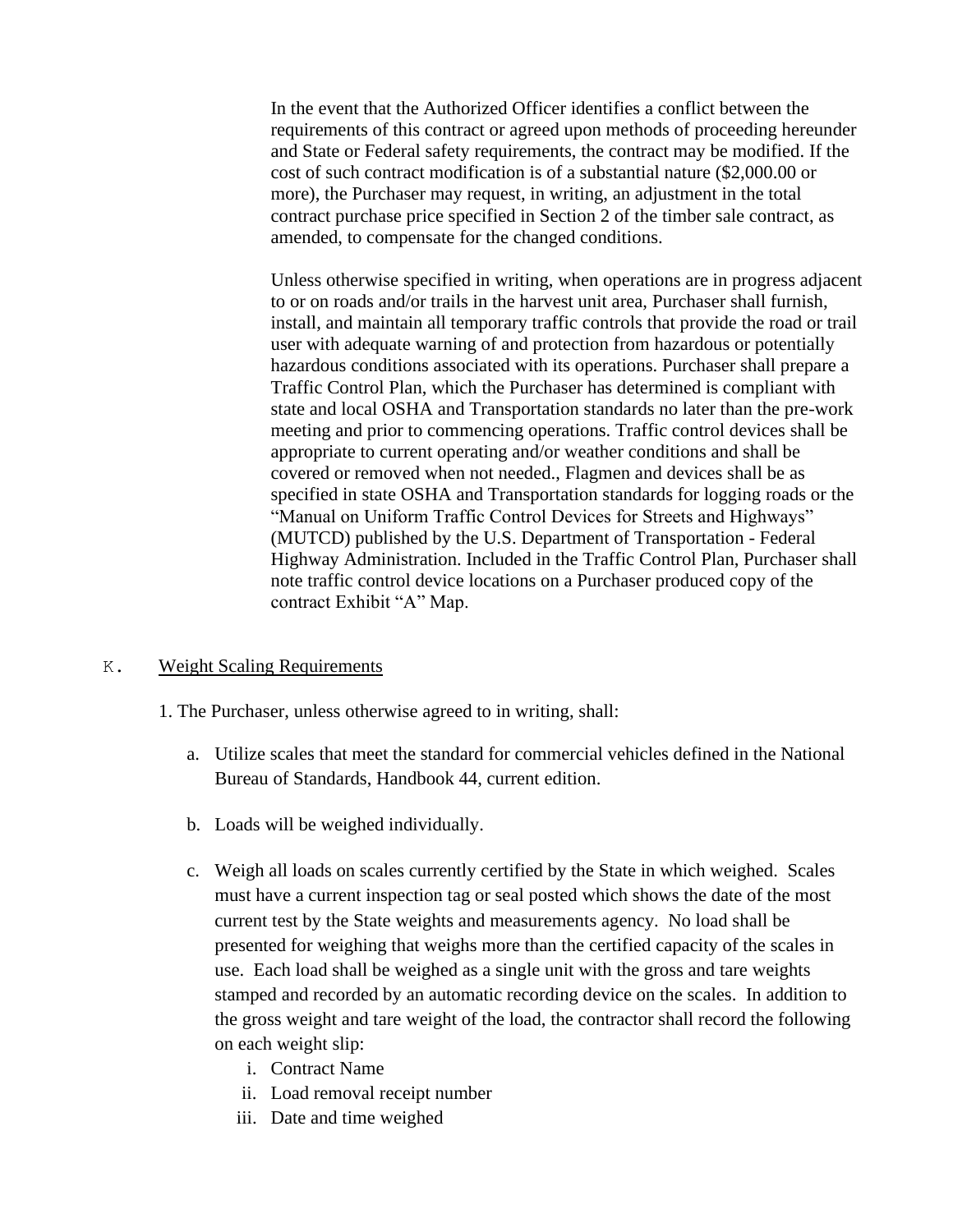- d. Maintain load accountability from the Contract Area to point of weighing. In doing so, the load of products shall remain intact while in transit. Products accidently lost in transit shall be promptly identified by load removal receipt number and contract designation. Purchaser shall, within 24 hours, load out such lost products and present them for weighing or make other arrangements acceptable to the BLM. Load tickets or product lost by the purchaser will be charged to the purchaser at three (3) times the stumpage rate X the average tonnage of the weighed loads.
- e. Staple or otherwise attach the Bunk Ticket from the Truck Load Ticket Book to the front end, driver's side bunk log and clearly and legibly paint BLM on the back end of every load transported from the contract area.
- f. Unless otherwise approved in writing by the Contracting Officer, the Purchaser shall provide the Contracting Officer's Representative bimonthly [on the 15th and 30th (or 31st) of each month] scaling reports indicating the merchantable volume removed from the area. This will include the Scale House Tickets from the Truck Load Ticket Book as well as the automatic recording device printouts from the scales.
- g. All loads shall be hauled and weighed within 30 days of harvest. Loads weighed more than 30 days after harvest will be scaled to determine actual volume and establish new weight conversions for those loads only.
- h. When payments are made under Section 3, The Authorized Officer shall determine amounts due on the basis of Government's records of volumes of timber skidded or yarded monthly to loading points or removed monthly from the contract area.
- i. If the Purchaser elects to remove any logs which do not meet the minimum specifications in Exhibit B and which have not been reserved to Government in Section 40 of this contract, such logs shall be included in the weight sale and be paid for in accordance with Sections 2 and 3 of this contract.
- L. Operation Timing Restriction

# **Logging operations are restricted to fall/winter/spring and will occur between the dates of August 1st and May 31st due to USFWS Northern Long Eared Bat restrictions.**

K. The Purchaser shall immediately discontinue specified construction or timber harvesting operations upon written notice from the Authorized Officer that:

(1) threatened or endangered plants or animals protected under the Endangered Species Act of 1973, as amended, may be affected by the operation, and a determination is made that consultation or reinitiating of consultation is required concerning the species prior to continuing operation, or;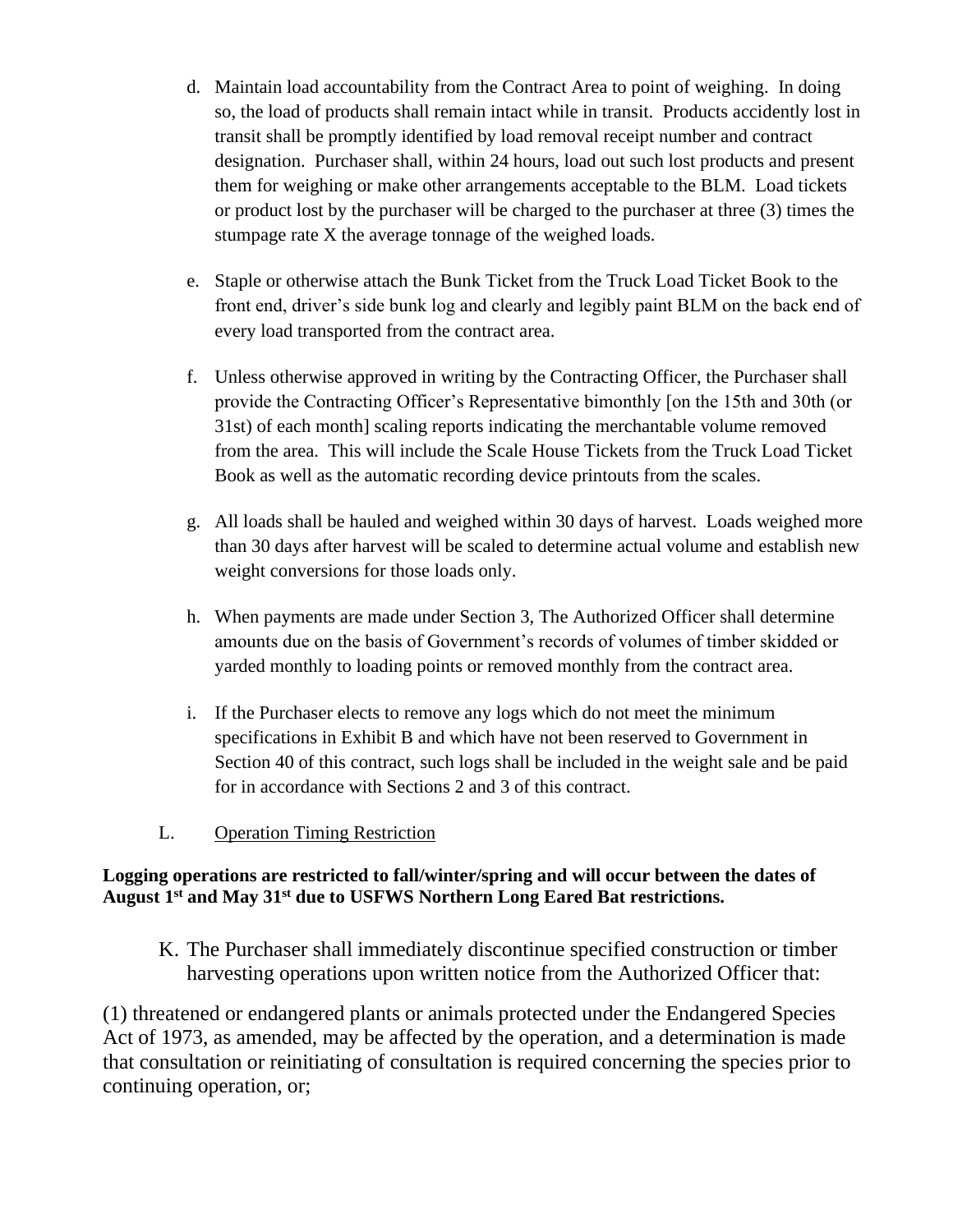(2) when, in order to comply with the Endangered Species Act, or to prevent incidental take of a threatened or endangered species the Authorized Officer determines it may be necessary to modify or terminate the contract, or;

(3) federal proposed, federal candidate, Bureau sensitive or State listed species protected under BLM Manual 6840 - Special Status Species Management - have been identified, and a determination is made that continued operations would affect the species or its habitat, or;

(4) when, in order to comply with a court order, which enjoins operations on the sale or otherwise requires the Bureau of Land Management to suspend operations, or;

(5) when, in order to comply with a court order, the Authorized Officer determines it may be necessary to modify or terminate the contract, or;

(6) species have been discovered which were identified for protection in accordance with management direction established in the ROD and RMP, and the Authorized Officer determines that continued operations would affect the species or its habitat, or;

(7) When, in order to protect species which were identified for protection in accordance with management direction established in the ROD and RMP, the Authorized Officer determines it may be necessary to modify or terminate the contract.

Those operations necessary for a safe removal of personnel and equipment from the contract area and those directed by the Authorized Officer, which are required in order to leave the contract area in an acceptable condition will be permitted. Discontinued operations may be resumed upon receipt of written instructions and authorization by the Authorized Officer.

During any period of suspension, the Purchaser may withdraw performance and payment bond coverage aside from that deemed necessary by the Authorized Officer to secure cut and/or removed timber for which the Bureau of Land Management has not received payment, and/or unfulfilled contract requirements associated with harvest operations that have already occurred and associated post-harvest requirements.

In the event of a suspension period or a combination of suspension periods that exceed a total of 30 days, the First Installment held on deposit may be temporarily reduced upon the written request of the Purchaser. For the period of suspension extending beyond 30 days, the First Installment on deposit may be reduced to five (5) percent of the First Installment amount listed in Section 3.b. of the contract. Any First Installment amount temporarily reduced may be refunded or transferred to another BLM contract at the request of the Purchaser. However, if the Purchaser has outstanding debt owing the United States, the Authorized Officer must first apply the amount of First Installment that could be refunded to the debt owed in accordance with the Debt Collection Improvement Act, as amended (31 USC 3710, et seq.). Upon Purchaser's receipt of a bill for collection and written notice from the Authorized Officer lifting the suspension, the Purchaser shall restore the First Installment to the full amount shown in Section 3.b. of the contract within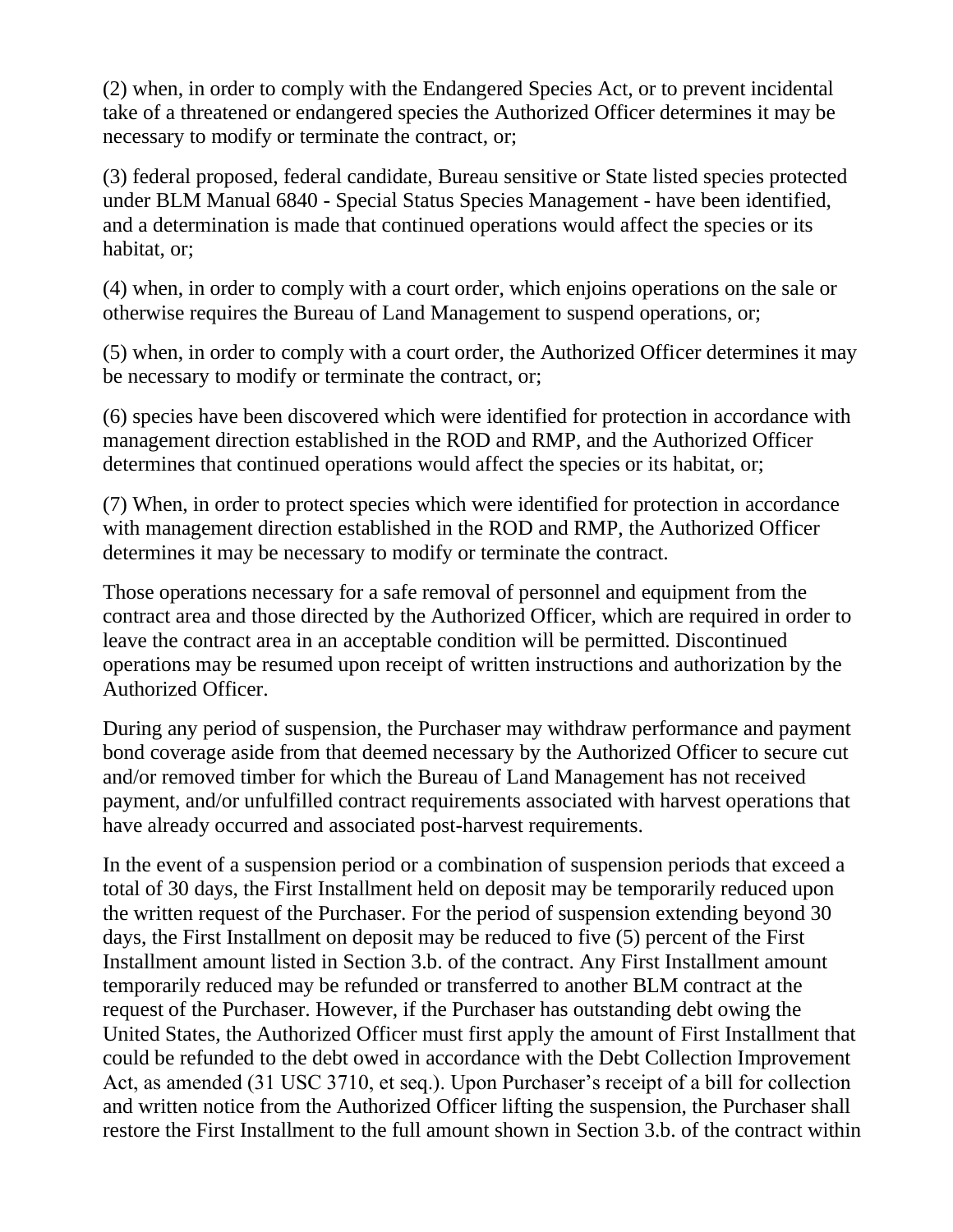15 days after the bill for collection is issued, subject to Section 3.j. of the contract. The Purchaser shall not resume contract operations until the First Installment amount is fully restored.

In the event of a suspension period or a combination of suspension periods that exceed a total of 30 days, the unamortized Out-of-Pocket Expenses for road or other construction required pursuant to Exhibit C of the contract shall be refunded or transferred to another BLM contract at the request of the Purchaser. Upon written notice from the Authorized Officer lifting the suspension, the Purchaser shall reimburse the Government the amounts refunded or transferred. The Purchaser may choose to pay this reimbursement at once or in installments payable at the same time as payments are due for the timber under the contract and in amounts approximately equal to the expenses associated with the timber for which payment is due.

In the event that operating time is lost as a result of the incorporation of additional contract requirements, or delays due to Endangered Species Act consultation with the U.S. Fish and Wildlife Service or U.S. National

Marine Fisheries Service, or court-ordered injunctions, the Purchaser agrees that an extension of time, without reappraisal, will constitute a full and complete remedy for any claim that delays due to the suspension hindered performance of the contract or resulted in damages of any kind to the Purchaser.

The Authorized Officer may determine that it is necessary to modify the contract or terminate the cutting and removal rights under the contract in order to comply with the Endangered Species Act, prevent incidental take of a protect species that have been discovered, or comply with a court order. Following the issuance of a written notice that cutting and removal rights will be terminated, the Purchaser will be permitted to remove timber cut under the contract, if allowed by the Endangered Species Act, if able to proceed without causing incidental take. or court order requirements necessitating the modification or termination.

In the event the contract is modified or cutting and removal rights are terminated under this subsection, the Purchaser agrees that the liability of the United States shall be limited to the actual costs incurred by the Purchaser which have not been amortized by timber removed from the contract area. This calculation of liability shall utilize actual Purchaser costs and Government estimates of timber volumes. At the Authorized Officer's request, the Purchaser agrees to provide documentation of the actual costs incurred in the performance of the contract. In addition, the Purchaser shall be released from the obligation to pay the contract price for any timber which is not authorized to be removed from the contract area.

The Purchaser specifically and expressly waives any right to claim damages, other than those described in the preceding paragraphs, based on an alleged breach of any duty to the Purchaser, whether express or implied, in regard to the manner in which the Government defended the litigation which resulted in the court order affecting the operation of the